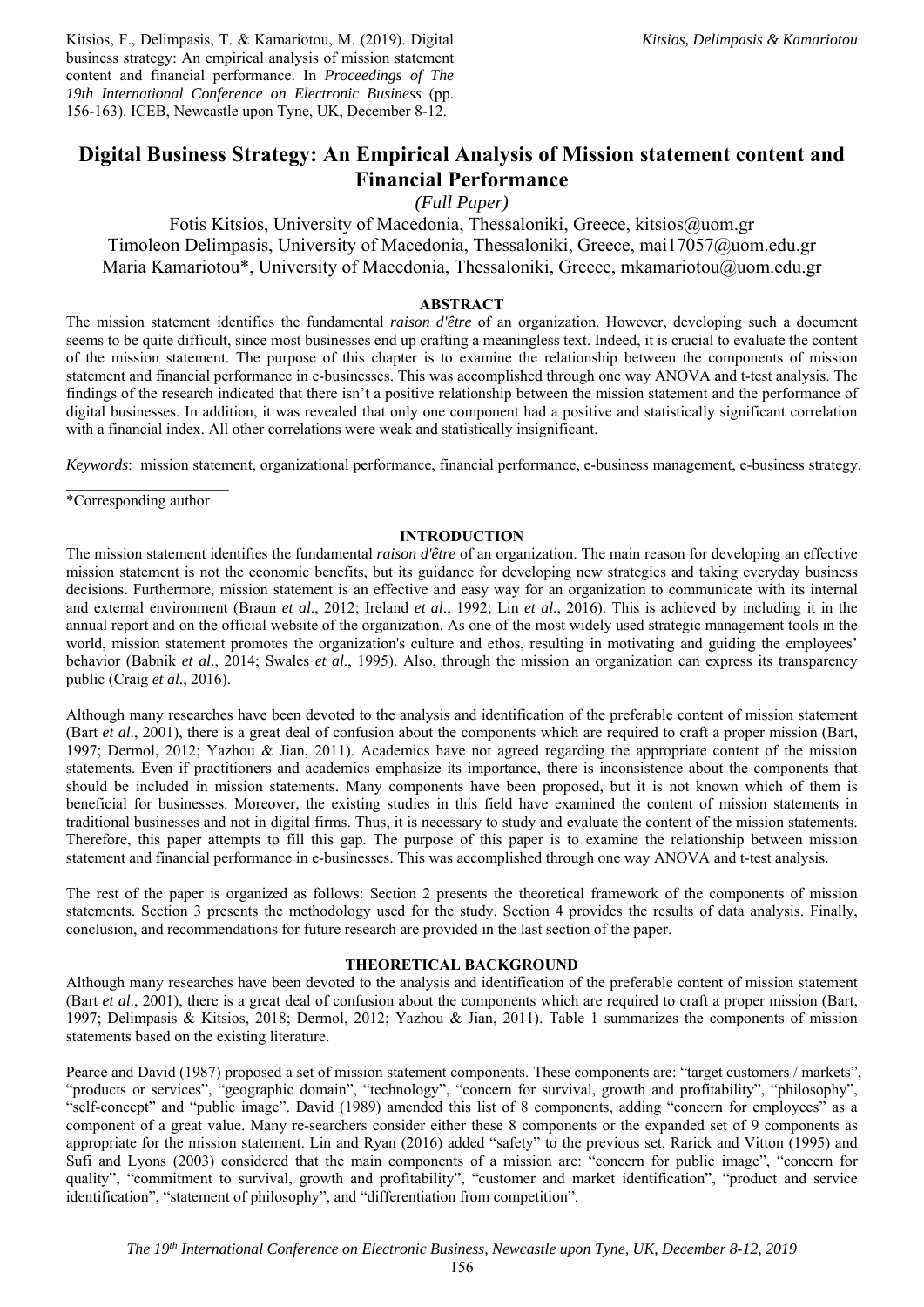Reviewing the pre-existing literature, Bart (1996) used in his research the most of-ten referred components. These components were: "identification of the relevant stakeholders", "specification general / corporate non-quantitative goals", "definition of success", "definition of products/business", "definition of markets/customers", "identification of the firm's competitive strategy/posture", and "identification of important behaviour standards". Later, Bart Baetz (1998) and Bart et al., (2001) focused on the economic components of mission statements.

In contrast, Hirota *et. al*. (2010) used 2 groups to diversify their components, which were a) company values / philosophies / objectives and b) norms and patterns of behaviour. The first group includes the following subcomponents: contributing to society, providing a valuable workplace, concern for customers, commitment to a high-quality product, commitment to higher technology, environmental care, concern for growth of the company, employees' skills, respect for various aspects of employees' life, concern for local community, concern for performance, concern for the interests of shareholders. The second group includes the subcomponents: innovation and originality, conscientiousness and cordiality on the job, rise to challenges, cooperation, harmony, fairness and transparency. Table 1 presents the components of a mission statement based on the existing literature.

| <b>Components</b>                                                   |                         |              |                          |                           |                |                           |                                |                       |                       |                      |                        |                     |                     |                      |
|---------------------------------------------------------------------|-------------------------|--------------|--------------------------|---------------------------|----------------|---------------------------|--------------------------------|-----------------------|-----------------------|----------------------|------------------------|---------------------|---------------------|----------------------|
|                                                                     |                         |              |                          |                           |                |                           |                                |                       |                       |                      |                        |                     |                     |                      |
|                                                                     |                         |              |                          |                           |                |                           | Bart, Bontis and Taggar (2001) |                       |                       |                      |                        |                     |                     |                      |
|                                                                     | Pearce and David (1987) |              | Rarick and Vitton (1995) |                           |                |                           |                                | Sufi and Lyons (2003) | Bartkus et al. (2006) |                      | Yazhou and Jian (2011) |                     | Lin and Ryan (2016) |                      |
|                                                                     |                         | David (1989) |                          |                           |                | Bart Baetz (1998)         |                                |                       |                       | Hirota et al. (2010) |                        | Zhang et al. (2015) |                     | Pandey et al. (2017) |
|                                                                     |                         |              |                          | Bart (1996)               | Bart (1997)    |                           |                                |                       |                       |                      |                        |                     |                     |                      |
|                                                                     |                         |              |                          |                           |                |                           |                                |                       |                       |                      |                        |                     |                     |                      |
|                                                                     |                         |              |                          |                           |                |                           |                                |                       |                       |                      |                        |                     |                     |                      |
|                                                                     |                         |              |                          |                           |                |                           |                                |                       |                       |                      |                        |                     |                     |                      |
|                                                                     |                         |              |                          |                           |                |                           |                                |                       |                       |                      |                        |                     |                     |                      |
|                                                                     |                         |              |                          |                           |                |                           |                                |                       |                       |                      |                        |                     |                     |                      |
| $\overline{\text{of}}$<br>the<br>Purpose                            |                         |              |                          |                           | $\mathbf X$    | $\mathbf X$               |                                |                       |                       |                      | X                      |                     |                     |                      |
| Organization                                                        |                         |              |                          |                           |                |                           |                                |                       |                       |                      |                        |                     |                     |                      |
| Values / Philosophy                                                 | $\mathbf X$             | $\mathbf X$  | $\mathbf X$              |                           | $\mathbf X$    | $\mathbf X$               |                                | $\mathbf X$           | $\mathbf X$           |                      | $\mathbf X$            |                     | $\mathbf X$         |                      |
| Distinctive                                                         |                         |              | $\overline{X}$           |                           | $\overline{X}$ |                           | $\mathbf X$                    | $\overline{X}$        | $\overline{X}$        |                      |                        |                     |                     |                      |
| Competence                                                          |                         |              |                          |                           |                |                           |                                |                       |                       |                      |                        |                     |                     |                      |
| Desired<br>Competitive<br>Position                                  |                         |              |                          |                           | $\mathbf X$    |                           | $\mathbf X$                    |                       |                       |                      |                        |                     |                     |                      |
| Identification<br>of the                                            |                         |              |                          | $\boldsymbol{\mathrm{X}}$ | $\overline{X}$ | $\boldsymbol{\mathrm{X}}$ | $\overline{X}$                 |                       |                       |                      |                        |                     |                     |                      |
| Firm's<br>Competitive                                               |                         |              |                          |                           |                |                           |                                |                       |                       |                      |                        |                     |                     |                      |
| Strategy / Posture                                                  |                         |              |                          |                           |                |                           |                                |                       |                       |                      |                        |                     |                     |                      |
| Critical<br>Relevant<br>$\sqrt{2}$                                  |                         |              |                          | $\mathbf X$               | $\mathbf X$    |                           |                                |                       |                       |                      |                        |                     |                     |                      |
| Stakeholders Identified<br>Identification<br>$\overline{\text{of}}$ |                         |              |                          | $\mathbf X$               | $\overline{X}$ |                           |                                |                       |                       |                      | $\mathbf X$            |                     |                     |                      |
| Important<br>Behaviour                                              |                         |              |                          |                           |                |                           |                                |                       |                       |                      |                        |                     |                     |                      |
| Standards                                                           |                         |              |                          |                           |                |                           |                                |                       |                       |                      |                        |                     |                     |                      |
| General<br>Corporate                                                |                         |              |                          | $\mathbf X$               | $\overline{X}$ |                           | $\mathbf X$                    |                       |                       |                      | $\mathbf X$            |                     |                     |                      |
| Aims / Goals                                                        |                         |              |                          |                           |                |                           |                                |                       |                       |                      |                        |                     |                     |                      |
| Clear<br>One<br>and<br>Compelling Goal                              |                         |              |                          |                           | $\mathbf X$    |                           |                                |                       |                       |                      |                        |                     |                     |                      |
| Specific<br>Financial                                               |                         |              |                          |                           | $\mathbf X$    | $\boldsymbol{\mathrm{X}}$ |                                |                       | $\mathbf X$           |                      |                        |                     |                     |                      |
| Objectives                                                          |                         |              |                          |                           |                |                           |                                |                       |                       |                      |                        |                     |                     |                      |
| Specific Non-financial                                              |                         |              |                          |                           | $\mathbf X$    |                           | $\mathbf X$                    |                       |                       |                      |                        |                     |                     |                      |
| Objectives                                                          |                         |              |                          |                           |                |                           |                                |                       |                       |                      |                        |                     |                     |                      |
| Definition<br>of<br>the                                             |                         |              |                          |                           | X              |                           |                                | X                     |                       |                      |                        |                     |                     |                      |
| <b>Business</b>                                                     |                         |              | X                        |                           | X              |                           |                                | X                     |                       |                      |                        |                     |                     |                      |
| Specific Customers /<br>Markets Served                              |                         |              |                          |                           |                |                           |                                |                       |                       |                      |                        |                     |                     |                      |
| Specific Products<br>$\sqrt{2}$                                     | X                       | $\mathbf X$  |                          | $\mathbf X$               | X              |                           |                                |                       |                       |                      |                        |                     | X                   |                      |
| Services Offered                                                    |                         |              |                          |                           |                |                           |                                |                       |                       |                      |                        |                     |                     |                      |
| Self-concept                                                        | $\mathbf X$             | $\mathbf X$  |                          |                           | $\mathbf X$    |                           |                                |                       |                       |                      |                        |                     | $\mathbf X$         |                      |

Table 1: Components of Mission Statement

<sup>157</sup>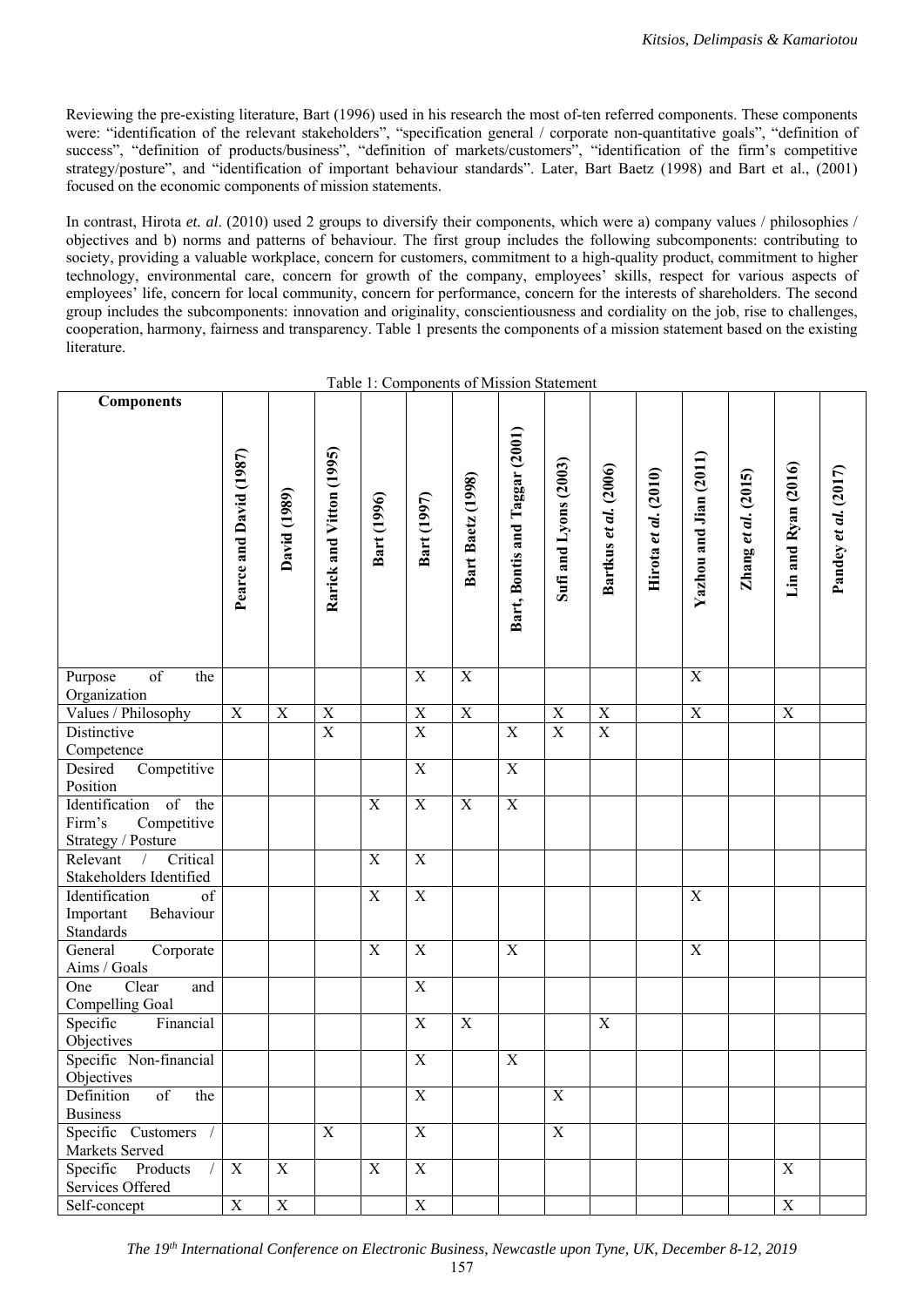| Desired Public Image           | $\mathbf X$    | X              |                |             | $\mathbf X$             |             | $\boldsymbol{\mathrm{X}}$ |             |                         |                |                       | $\mathbf X$    |                                     |
|--------------------------------|----------------|----------------|----------------|-------------|-------------------------|-------------|---------------------------|-------------|-------------------------|----------------|-----------------------|----------------|-------------------------------------|
| Identification of the          | $\overline{X}$ | $\overline{X}$ |                |             | $\overline{X}$          |             |                           | $\mathbf X$ |                         | $\mathbf X$    |                       | $\overline{X}$ |                                     |
| <b>Business'</b> Location      |                |                |                |             |                         |             |                           |             |                         |                |                       |                |                                     |
| Definition<br>of               | $\mathbf X$    | $\mathbf X$    |                |             | $\overline{X}$          |             |                           |             | X                       |                |                       | $\mathbf X$    |                                     |
| Technology                     |                |                |                |             |                         |             |                           |             |                         |                |                       |                |                                     |
| Concern for Survival,          | $\overline{X}$ | $\overline{X}$ | $\overline{X}$ |             | $\overline{X}$          |             | $\mathbf X$               |             | $\overline{X}$          | $\overline{X}$ |                       | $\overline{X}$ |                                     |
| Growth<br>and                  |                |                |                |             |                         |             |                           |             |                         |                |                       |                |                                     |
| Profitability                  |                |                |                |             |                         |             |                           |             |                         |                |                       |                |                                     |
| of<br>Satisfaction             |                |                |                |             | $\mathbf X$             |             | $\mathbf X$               |             | $\overline{X}$          |                |                       | $\mathbf X$    |                                     |
| Customers                      |                |                |                |             |                         |             |                           |             |                         |                |                       |                |                                     |
| Concern for Employees          |                | $\mathbf X$    |                |             | $\mathbf X$             | $\mathbf X$ | $\mathbf X$               |             | $\mathbf X$             | $\mathbf X$    |                       | $\mathbf X$    |                                     |
| Concern for Suppliers          |                |                |                |             | $\overline{X}$          |             |                           |             |                         |                |                       |                |                                     |
| Concern for Society            |                |                |                |             | $\overline{\textbf{X}}$ |             |                           | $\mathbf X$ | $\mathbf X$             | $\overline{X}$ |                       |                |                                     |
| Concern<br>for                 |                |                |                |             | $\overline{X}$          |             |                           |             | $\overline{X}$          | $\overline{X}$ |                       |                |                                     |
| Shareholders                   |                |                |                |             |                         |             |                           |             |                         |                |                       |                |                                     |
| <b>Statement of Vision</b>     |                |                |                |             | $\overline{X}$          |             |                           |             |                         |                |                       |                |                                     |
| Target Customers<br>$\sqrt{2}$ | $\mathbf X$    | $\mathbf X$    | $\mathbf X$    | $\mathbf X$ |                         |             |                           |             |                         |                |                       |                |                                     |
| Markets                        |                |                |                |             |                         |             |                           |             |                         |                |                       |                |                                     |
| Concern for Quality            |                |                | $\mathbf X$    |             |                         |             | $\mathbf X$               |             | $\boldsymbol{X}$        |                |                       | $\mathbf X$    |                                     |
| Definition of Success          |                |                |                | $\mathbf X$ |                         |             |                           |             |                         |                |                       |                |                                     |
| Current State of the           |                |                |                |             |                         |             | $\mathbf X$               |             |                         |                |                       |                |                                     |
| <b>Business</b>                |                |                |                |             |                         |             |                           |             |                         |                |                       |                |                                     |
| Future Orientation             |                |                |                |             |                         |             |                           | $\mathbf X$ |                         |                |                       |                |                                     |
| Pursuit of Excellence          |                |                |                |             |                         |             |                           | $\mathbf X$ |                         | $\mathbf X$    |                       |                |                                     |
| Valuable Workplace             |                |                |                |             |                         |             |                           |             | $\mathbf X$             |                |                       |                |                                     |
| Environmental Care             |                |                |                |             |                         |             |                           |             | $\overline{\mathbf{X}}$ |                |                       |                |                                     |
| Innovation<br>and              |                |                |                |             |                         |             |                           |             | $\mathbf X$             |                |                       |                |                                     |
| Originality                    |                |                |                |             |                         |             |                           |             |                         |                |                       |                |                                     |
| Conscientiousness and          |                |                |                |             |                         |             |                           |             | X                       |                |                       |                |                                     |
| Cordiality                     |                |                |                |             |                         |             |                           |             |                         |                |                       |                |                                     |
| Rise to Challenges             |                |                |                |             |                         |             |                           |             | $\mathbf X$             |                |                       |                |                                     |
| Cooperation                    |                |                |                |             |                         |             |                           |             | $\overline{\textbf{X}}$ |                |                       |                | X                                   |
| Harmony                        |                |                |                |             |                         |             |                           |             | $\overline{X}$          |                |                       |                |                                     |
| Fairness                       |                |                |                |             |                         |             |                           |             | $\overline{\textbf{X}}$ |                |                       |                |                                     |
| Transparency                   |                |                |                |             |                         |             |                           |             | $\overline{X}$          |                |                       |                |                                     |
| Clarity                        |                |                |                |             |                         |             |                           |             |                         |                | $\mathbf X$           |                |                                     |
| Activism Tone                  |                |                |                |             |                         |             |                           |             |                         |                | $\overline{X}$        |                |                                     |
| Focus                          |                |                |                |             |                         |             |                           |             |                         |                | $\overline{\text{X}}$ |                |                                     |
| Aggression                     |                |                |                |             |                         |             |                           |             |                         |                |                       |                | $\mathbf X$                         |
| Accomplishment                 |                |                |                |             |                         |             |                           |             |                         |                |                       |                | $\overline{\textbf{X}}$             |
| Communication                  |                |                |                |             |                         |             |                           |             |                         |                |                       |                | $\frac{\overline{X}}{\overline{X}}$ |
| <b>Cognitive Terms</b>         |                |                |                |             |                         |             |                           |             |                         |                |                       |                |                                     |
| Motion                         |                |                |                |             |                         |             |                           |             |                         |                |                       |                | $\frac{\overline{X}}{\overline{X}}$ |
| Passivity                      |                |                |                |             |                         |             |                           |             |                         |                |                       |                |                                     |
| Embellishment                  |                |                |                |             |                         |             |                           |             |                         |                |                       |                | $\frac{X}{X}$                       |
| Centrality                     |                |                |                |             |                         |             |                           |             |                         |                |                       |                |                                     |
| Rapport                        |                |                |                |             |                         |             |                           |             |                         |                |                       |                | $\overline{\textbf{X}}$             |
| Diversity                      |                |                |                |             |                         |             |                           |             |                         |                |                       |                | $\frac{\overline{X}}{X}$            |
| Exclusion                      |                |                |                |             |                         |             |                           |             |                         |                |                       |                |                                     |
| Liberation                     |                |                |                |             |                         |             |                           |             |                         |                |                       |                | $\overline{\textbf{X}}$             |

Even thought the relationship between mission statement and organizational performance has been studied for almost 3 decades, there is only little empirical studies (Duygulu *et al*., 2016; Kirk & Nolan, 2010) and the findings of these studies are ambiguous and inconsistent (Dermol, 2012; Desmidt, Prinzie & Decramer, 2011; Dharmadasa *et al*., 2012; Stallworth Williams, 2014). One of the studies, which investigated the relationship between mission statement and business performance, failed to attribute a higher performance to the 75 companies that included the mission statement in their strategy compared to the 106 who did not include it (David, 1989). Similar findings presented Dharmadasa *et al*. (2012) in their survey where 74 companies in Sri Lanka included a mission statement but 113 companies did not include it. Even more surprisingly, a more recent survey of 3034 small and medium-sized enterprises in Turkey showed that the overall performance of businesses without mission statement was found to be slightly higher than businesses with one (Duygulu *et al*., 2016). The research conducted by Rarick and Vitton (1995) showed that companies with a mission statement had an average return on stockholder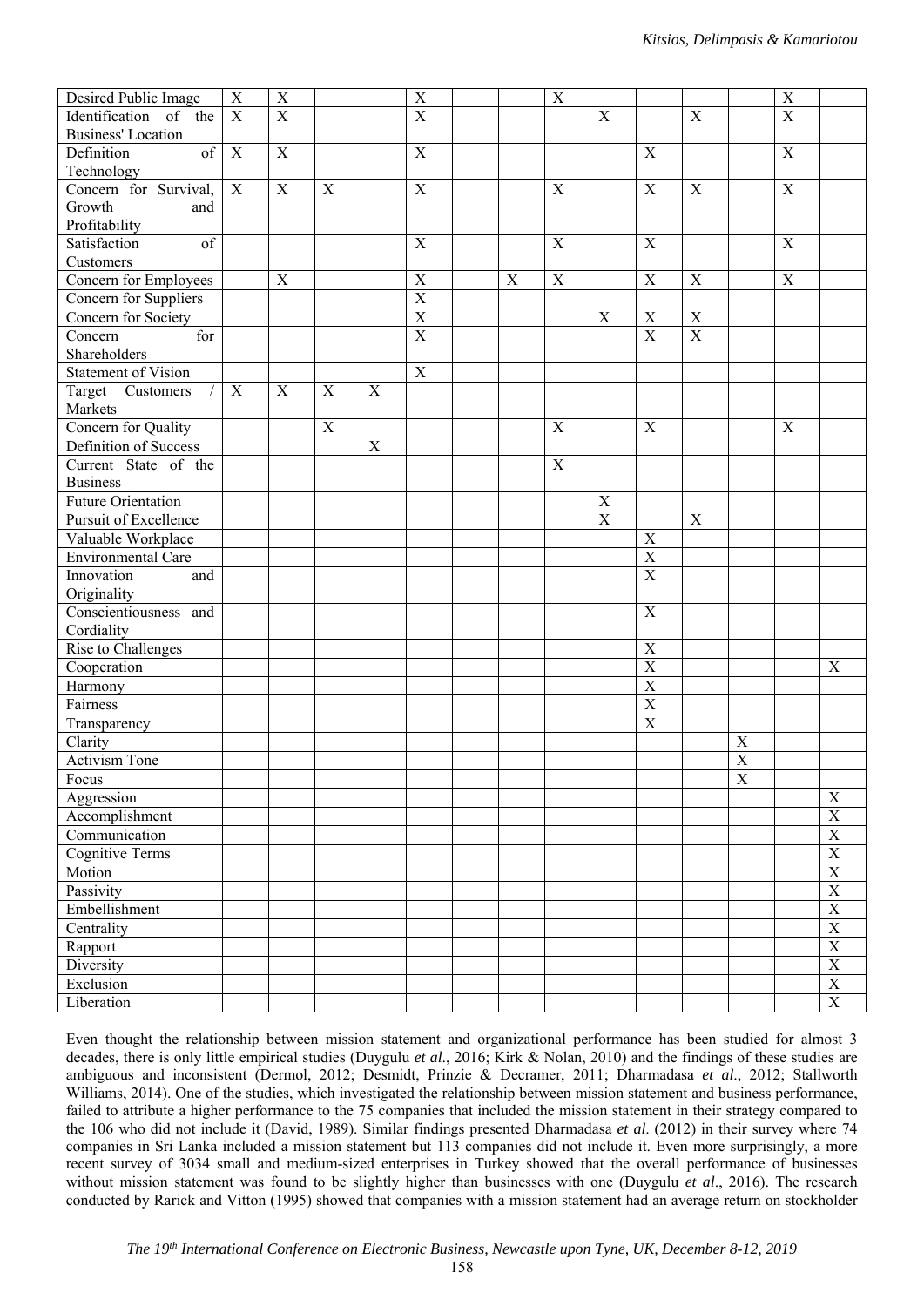equity 16.1%, while those without a mission statement had 9.7%. Bart Baetz (1998) concluded that there was no difference in the return on assets comparing 117 and 19 companies that had and did not have a mission statement respectively. Dermol (2012) conducted a survey in 216 Slovenian businesses with a mission statement and in 169 without mission statement and he found that there was a statistically significant difference only for the performance variable "value added per worker". All other relationships be-tween the existence of a mission statement and the other performance measures of the companies, i.e. return on assets, return on equity and average value of annual revenue increases, were tenuous and statistically insignificant.

Another research that studies the impact of mission statement on the non-financial performance of high-tech companies, which is expressed as the performance of innovation, found that a mission statement positively affects the performance of innovation, which in turn can improve firm performance (Zhang *et al.*, 2015). According to Bart (1997), the mission statement of 13 (purpose / raison d'etre, values / philosophy, competitive strategy, general corporate goals, self-concept, desired public image, concern to survival, concern for customers, concern for employees, concern for suppliers, concern for society, concern for shareholders, vision statement) of the 25 components positively influenced the performance of enterprises, as opposed to 3 (identification of stakeholders, non-financial objectives, business definition) of the 25 components, where performance was negatively affected by the mission statement. Similar results presented by Sufi and Lyons (2003). In their research, although no correlation was found between the mission statements and the return on equity and the net profit margin, the mission statements showed to be positively related to the annual turnover. Based on these studies, the following hypotheses are presented:

H1a: There is a positive correlation between mission statement and gross profit margin in digital businesses.

H1b: There is a positive correlation between mission statement and net profit margin in digital businesses.

H2a: There is a positive correlation between mission statement and asset turnover in digital businesses.

H2b: There is a positive correlation between mission statement and equity turnover in digital businesses.

H2c: There is a positive correlation between mission statement and liability turnover in digital businesses.

H3a: There is a positive correlation between mission statement and return on equity in digital businesses.

H3b: There is a positive correlation between mission statement and return on assets in digital businesses.

H4: There is a positive correlation between mission statement and solvency ratio in digital businesses.

H5a: There is a positive correlation between the components of mission statement and gross profit margin in digital businesses. H5b: There is a positive correlation between the components of mission statement and net profit margin in digital businesses.

H6a: There is a positive correlation between the components of mission statement and asset turnover in digital businesses.

H6b: There is a positive correlation between the components of mission statement and equity turnover in digital businesses.

H6c: There is a positive correlation between the components of mission statement and liability turnover in digital businesses.

H7a: There is a positive correlation between the components of mission statement and return on equity in digital businesses.

H7b: There is a positive correlation between the components of mission statement and return on assets in digital businesses. H8: There is a positive correlation between the components of between mission statement and solvency ratio in digital businesses.

Hypotheses 1-4 examine if businesses that have stated mission statement have better profit rather than businesses that did not have mission statement. Especially, hypotheses 5-8 examine the relationship between the components of mission statement and the indices of financial performance only for businesses that have mission statement.

## **METHODOLOGY**

A field of survey for managers in e-businesses was developed. The questionnaire developed for the purpose of this study consists of two major parts. The first part investigates managers' profile. This part includes questions regarding managers' gender (Male–Female), managers' age (18–25, 36–45, 46–55, over 56), and managers' educational level (secondary education, higher education, Postgraduate/MSc/PhD). The second part refers to the components of mission statement named: the specification of target customer, the identification of principal products/ services, the specification of geographic domain, the identification of core technologies, the expression of commitment to survival, growth, and profitability, the specification of key elements in the company philosophy, the identification of the company self-concept, the identification of the firm's desired public image, concern for employees and concern for quality of products or services (David, 2011). The instrument used 3 point Likert scale to operationalize ten constructs of mission statement. Finally, the third part of the questionnaire includes variables regarding to financial performance; Gross profit margin, Net profit margin, Asset turnover, Equity turnover, Liability turnover, ROE - Return On Equity, ROA - Return On Assets and Solvency ratio (Kamariotou & Kitsios, 2017; Kamariotou *et al*., 2018; Kitsios & Grigoroudis, 2014; Kitsios & Kamariotou, 2019a; b; 2018; 2017; Kitsios *et al*., 2015; 2009). One way ANOVA and t-test analysis were implemented in order to examine the hypotheses and compare the results between the businesses that have a mission statement with those that do not have.

The research was done in Greek e-businesses. Companies were selected from the database of Greek e-Commerce Association (GR.EC.A.). The database includes 288 companies. Websites were frequently used for accessing to business mission statements and performance indices. If companies' websites did not mention financial indices then Hellastat database or the portal of General Commercial Registry was accessed. 137 companies have published on their website their mission statement. The questionnaire was sent to these 137 companies and a total of 68 managers completed the questionnaire. The response rate was 23.61%.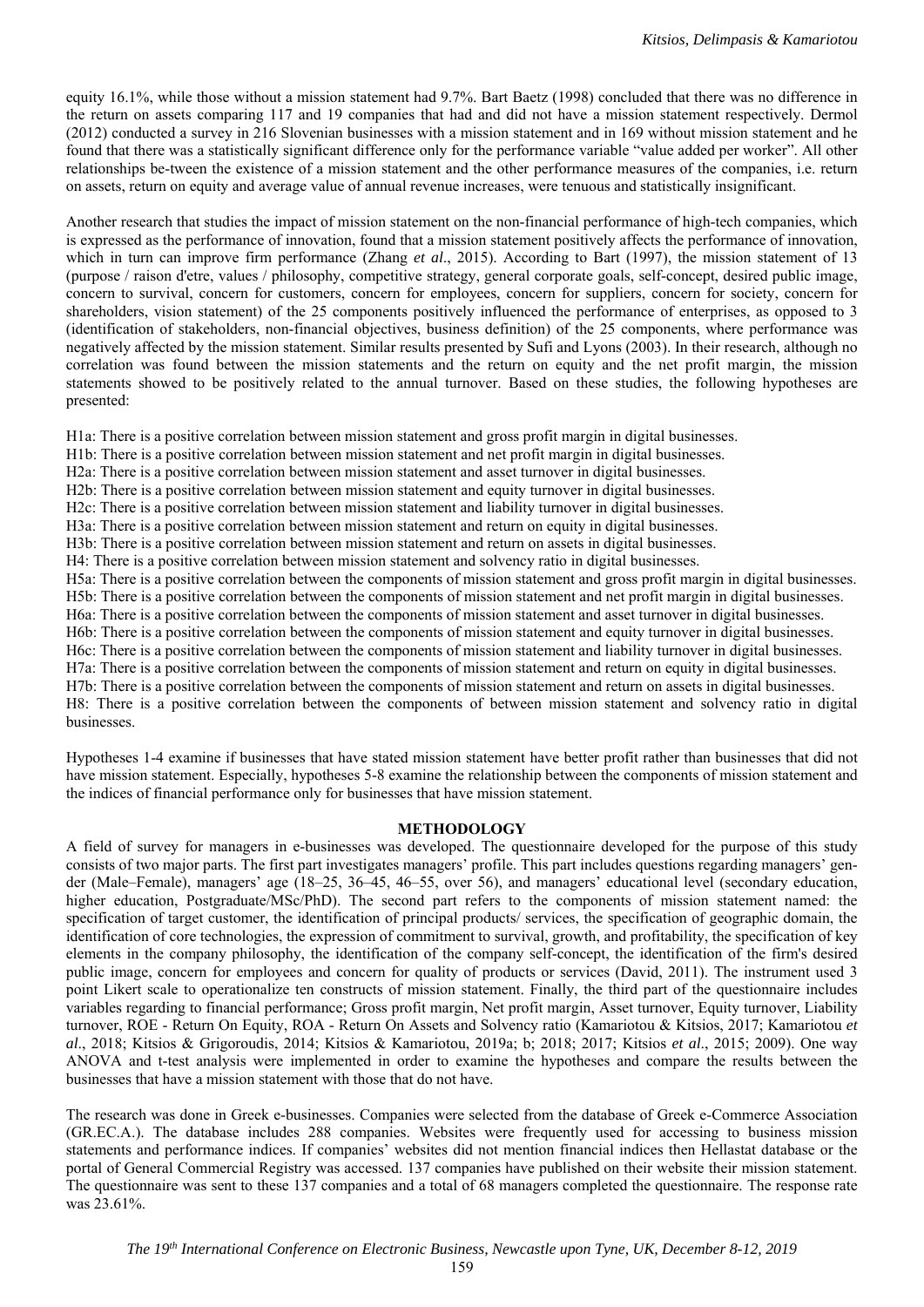#### **RESULT**

It is noted that businesses with a mission statement have a greater gross profit margin of these without a mission statement. However, their difference is not statistically significant, since  $p = 0.549$ . H1a is therefore rejected. Also, companies with no mission statement not only have a greater net profit margin than those with a mission statement, but their difference is also statistically significant, since  $p = 0.037$ . H1b is accepted. Moreover, it is found that although the companies with a mission statement have greater equity turnover than those without a mission statement the correlation coefficient  $p = 0.572$ , so the difference is not statistically significant resulting in the rejection of H2b. On the other hand, asset turnover and liability turnover are greater in firms without a mission statement. However, in none of the 2 cases their difference was statistically significant, since the p values were 0.264 and 0.101 respectively. Thus H2a and H2c are rejected. It is discovered that return on equity and return on assets were greater in enterprises without a mission statement than those with a mission statement, but there is no significant statistical difference, since in the first  $p = 0.234$ , therefore, H3a is rejected, and in the second with  $p =$ 0.094, H3b is also rejected. Last but not least, it turns out that solvency ratio of companies without a mission statement was greater than those with a mission statement. However, the significance was not statistically significant, because  $p = 0.240$ . Thus, H4 is rejected. Table 2 presents the mean of 8 financial indices for businesses that have mission statement and for those that do not have.

Table 2: Difference in performance depending on mission statement

| <b>Financial indices</b> | <b>Mission Statement</b> | <b>Non Mission Statement</b> | Significance |
|--------------------------|--------------------------|------------------------------|--------------|
|                          | Mean                     | Mean                         |              |
| Gross Profit Margin      | 71.04                    | 66.99                        | 0.549        |
| Net Profit Margin        | 61.86                    | 76.04                        | 0.037        |
| <b>Asset Turnover</b>    | 65.18                    | 72.76                        | 0.264        |
| <b>Equity Turnover</b>   | 56.20                    | 52.80                        | 0.572        |
| Liability Turnover       | 62.43                    | 73.49                        | 0.101        |
| Return On Equity         | 50.33                    | 57.47                        | 0.234        |
| Return On Assets         | 63.28                    | 74.64                        | 0.094        |
| Solvency Ratio           | 64.53                    | 72.47                        | 0.240        |

Due to the abnormal distribution, the Kruskal-Wallis test was used to compare the mean values in each group of components. If a difference in performance is found to be statistically significant, the non-parametric Mann-Whitney U test method is used per pairs of components to find out in which group the difference is statistically significant. In each one of the following tables (Tables 3-6) the relationship between the 3 groups of components (poor, vague, specific) with each performance metric is presented. The 3 groups of components (poor, vague, specific) presents the 3 point Likert scale which was used in the questionnaire. Mean scores are calculated for each component of mission statement only for businesses that have mission statement.

| Table 3: Profitability                                          |       |                     |          |       |                   |       |          |       |  |  |  |
|-----------------------------------------------------------------|-------|---------------------|----------|-------|-------------------|-------|----------|-------|--|--|--|
| Components                                                      |       | Gross Profit Margin |          | p     | Net Profit Margin |       |          | p     |  |  |  |
|                                                                 | Poor  | Vague               | Specific |       | Poor              | Vague | Specific |       |  |  |  |
| Target Customers                                                | 39.37 | 28.64               | 34.20    | 0.303 | 37.84             | 37.29 | 31.57    | 0.452 |  |  |  |
| Products / Services                                             | 29.75 | 27.08               | 37.36    | 0.194 | 40.50             | 35.08 | 33.32    | 0.633 |  |  |  |
| Geographic Domain                                               | 33.42 | 25.33               | 37.86    | 0.494 | 36.19             | 15.33 | 33.82    | 0.206 |  |  |  |
| Core Technologies                                               | 34.25 | 18.38               | 46.25    | 0.008 | 34.63             | 34.00 | 34.33    | 0.996 |  |  |  |
| Commitment<br>Survival.<br>Growth<br>and<br>to<br>Profitability | 33.51 | 36.39               | 34.69    | 0.879 | 35.86             | 33.50 | 32.00    | 0.806 |  |  |  |
| Philosophy                                                      | 36.18 | 35.09               | 31.74    | 0.704 | 35.97             | 40.27 | 29.57    | 0.278 |  |  |  |
| Self-concept                                                    | 34.55 | 27.53               | 37.64    | 0.260 | 37.05             | 28.20 | 35.82    | 0.368 |  |  |  |
| Public Image                                                    | 34.54 | 37.67               | 33.45    | 0.947 | 33.78             | 52.33 | 33.18    | 0.278 |  |  |  |
| Concern for Employees                                           | 36.49 | 35.22               | 26.17    | 0.270 | 34.85             | 34.56 | 33.08    | 0.962 |  |  |  |
| Concern for Quality                                             | 33.50 | 40.73               | 32.89    | 0.518 | 35.74             | 40.18 | 28.74    | 0.263 |  |  |  |

According to Table 3, the "Products / Services", "Geographic Domain", "Core Technologies" and "Self-concept" components have been found to have a positive correlation with gross profit margin, but only "Core Technologies" was found to have a statistically significant difference due to  $p = 0.008$ . Indeed, by performing the Mann-Whitney U test between groups "poor" and "specific" and groups "vague" and "specific" the  $p = 0.05$  and  $p = 0.007$  respectively. So, it was found that there is positive and statistically significant difference in gross profit margin for the component "Core Technologies". As a result, H5a is partially rejected. Also, it seems that none of the components have any positive correlation with net profit margin and all the differences in performance are not statistically significant. Thus, H5b is rejected.

#### Table 4: Turnover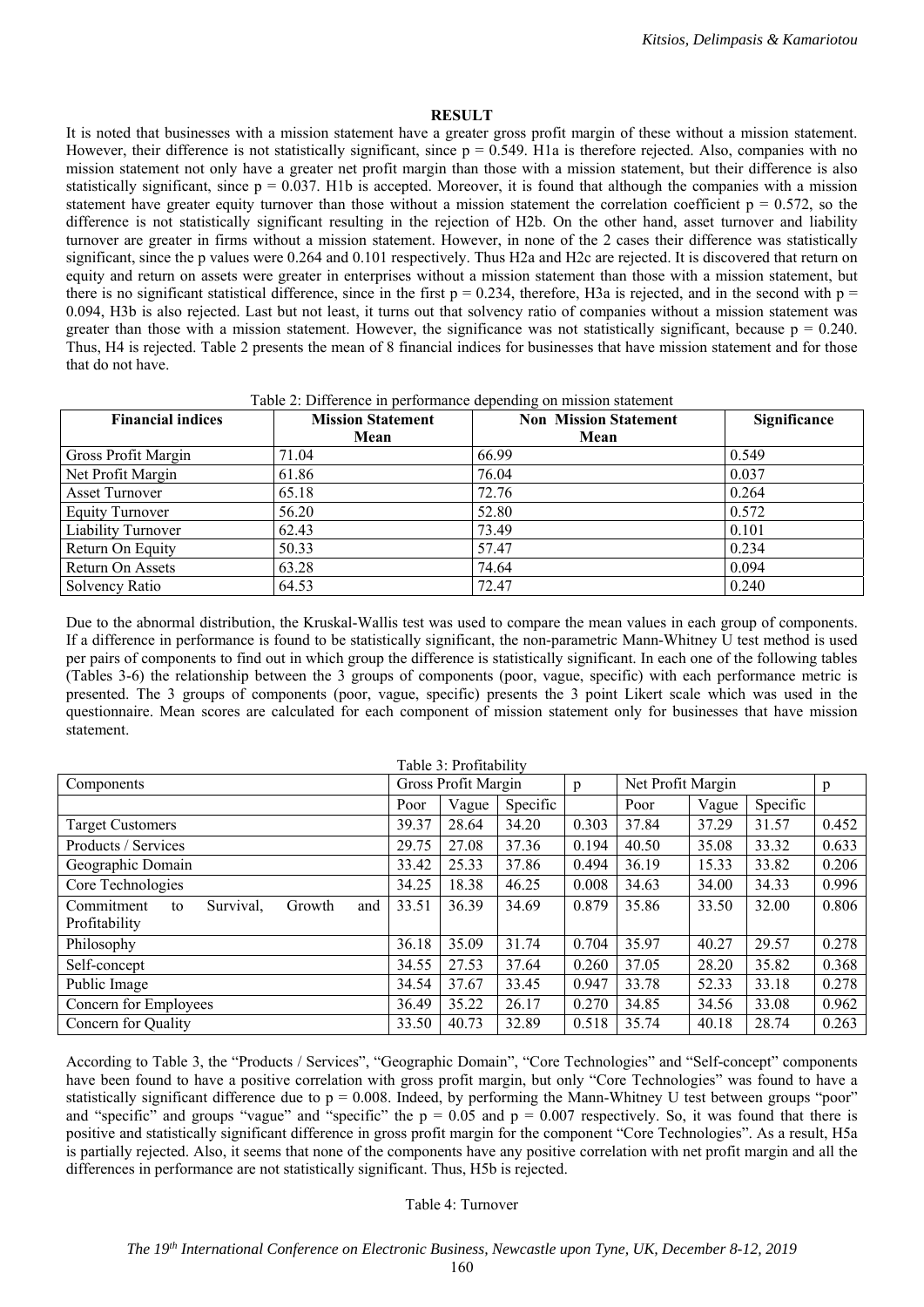| <b>Asset Turnover</b><br>Components |        | $\mathbf{D}$ | <b>Equity Turnover</b> |          |       | $\mathbf{D}$ | Liability Turnover |          |       | n.    |       |          |       |
|-------------------------------------|--------|--------------|------------------------|----------|-------|--------------|--------------------|----------|-------|-------|-------|----------|-------|
|                                     |        | Poor         | Vague                  | Specific |       | Poor         | Vague              | Specific |       | Poor  | Vague | Specific |       |
| <b>Target Customers</b>             |        | 32.05        | 35.21                  | 35.54    | 0.816 | 31.37        | 37.50              | 35.00    | 0.663 | 32.53 | 41.71 | 32.69    | 0.309 |
| Products / Services                 |        | 28.75        | 37.35                  | 34.69    | 0.622 | 32.88        | 39.69              | 33.34    | 0.573 | 32.75 | 36.31 | 34.30    | 0.916 |
| Geographic                          |        | 35.08        | 50.50                  | 31.18    | 0.270 | 34.23        | 42.00              | 34.00    | 0.797 | 37.35 | 28.33 | 29.77    | 0.295 |
| Domain                              |        |              |                        |          |       |              |                    |          |       |       |       |          |       |
| Core Technologies                   |        | 35.67        | 31.88                  | 31.58    | 0.752 | 35.71        | 34.50              | 29.67    | 0.639 | 33.90 | 34.75 | 36.75    | 0.904 |
| Commitment                          | to     | 38.18        | 34.06                  | 24.65    | 0.105 | 37.78        | 29.61              | 31.92    | 0.310 | 37.70 | 34.06 | 26.00    | 0.184 |
| Survival.                           | Growth |              |                        |          |       |              |                    |          |       |       |       |          |       |
| and Profitability                   |        |              |                        |          |       |              |                    |          |       |       |       |          |       |
| Philosophy                          |        | 36.74        | 29.82                  | 33.43    | 0.572 | 37.79        | 27.55              | 32.96    | 0.294 | 36.88 | 30.18 | 33.04    | 0.565 |
| Self-concept                        |        | 33.65        | 36.40                  | 34.15    | 0.911 | 32.90        | 32.87              | 36.21    | 0.786 | 34.15 | 32.67 | 35.55    | 0.893 |
| Public Image                        |        | 35.00        | 28.33                  | 33.73    | 0.842 | 35.54        | 25.33              | 31.91    | 0.612 | 32.85 | 49.67 | 38.48    | 0.275 |
| Concern                             | for    | 34.83        | 43.28                  | 26.63    | 0.158 | 33.83        | 37.67              | 34.75    | 0.866 | 34.28 | 46.67 | 26.25    | 0.064 |
| Employees                           |        |              |                        |          |       |              |                    |          |       |       |       |          |       |
| Concern                             | for    | 33.95        | 41.36                  | 31.63    | 0.416 | 33.00        | 36.82              | 36.16    | 0.777 | 33.87 | 38.45 | 33.47    | 0.767 |
| Quality                             |        |              |                        |          |       |              |                    |          |       |       |       |          |       |

According to Table 4, it was revealed that only "Target Customers" has a positive relationship with asset turnover, but the difference between the 3 groups is not statistically significant. The same finding regards to the component "Self-concept" with financial index equity turnover. There is a positive but not statistically significant relationship between "Self-concept" and equity turnover. Moreover, the "Self-concept" and "Core Technologies" components have been found to have a positive correlation with turnover, but none of these relationships were found to be statistically significant. Consequently, the hypotheses H6a, H6b and H6c are rejected.

| Table 5: Efficiency                            |       |       |                  |       |      |                  |          |       |       |  |  |  |
|------------------------------------------------|-------|-------|------------------|-------|------|------------------|----------|-------|-------|--|--|--|
| Components                                     |       |       | Return On Equity | p     |      | Return On Assets |          |       | p     |  |  |  |
| Poor                                           |       | Vague | Specific         |       | Poor | Vague            | Specific |       |       |  |  |  |
| <b>Target Customers</b>                        | 39.61 | 31.50 | 32.93            | 0.404 |      | 37.68            | 36.36    | 32.03 | 0.559 |  |  |  |
| Products / Services                            | 39.81 | 35.96 | 33.19            | 0.652 |      | 41.13            | 33.85    | 33.55 | 0.600 |  |  |  |
| Geographic Domain                              | 35.64 | 17.17 | 34.64            | 0.294 |      | 35.44            | 8.00     | 36.27 | 0.059 |  |  |  |
| Core Technologies                              | 35.23 | 29.13 | 35.17            | 0.715 |      | 33.69            | 33.38    | 38.50 | 0.742 |  |  |  |
| Survival,<br>Commitment<br>Growth<br>and<br>to | 36.82 | 31.42 | 32.15            | 0.568 |      | 35.81            | 31.06    | 35.54 | 0.689 |  |  |  |
| Profitability                                  |       |       |                  |       |      |                  |          |       |       |  |  |  |
| Philosophy                                     | 38.38 | 32.23 | 29.85            | 0.255 |      | 36.88            | 37.18    | 29.70 | 0.358 |  |  |  |
| Self-concept                                   | 38.20 | 28.57 | 34.95            | 0.355 |      | 36.45            | 26.27    | 37.06 | 0.187 |  |  |  |
| Public Image                                   | 34.77 | 48.00 | 29.50            | 0.348 |      | 33.52            | 51.67    | 36.64 | 0.302 |  |  |  |
| Concern for Employees                          | 35.93 | 31.39 | 31.25            | 0.673 |      | 34.89            | 33.33    | 33.83 | 0.969 |  |  |  |
| Concern for Quality                            | 37.71 | 36.59 | 26.87            | 0.138 |      | 36.08            | 39.09    | 28.68 | 0.290 |  |  |  |

According to Table 5, it was found that there is no positive and statistically significant relationship between the 10 components and the financial index return on equity, resulting in the rejection of H7a. Also, the "Geographic Domain", "Core Technologies" and "Self-concept" components have been found to have a positive correlation with efficiency, but none of these relationships were found to be statistically significant. So, H7b is rejected.

| Table 6: Solvency                                |       |                |          |       |  |
|--------------------------------------------------|-------|----------------|----------|-------|--|
| Components                                       |       | Solvency Ratio | P        |       |  |
|                                                  | Poor  | Vague          | Specific |       |  |
| <b>Target Customers</b>                          | 32.47 | 42.79          | 32.29    | 0.213 |  |
| Products / Services                              | 38.25 | 32.00          | 34.55    | 0.780 |  |
| Geographic Domain                                | 37.74 | 7.67           | 31.82    | 0.029 |  |
| Core Technologies                                | 31.65 | 37.75          | 43.75    | 0.146 |  |
| Commitment to Survival, Growth and Profitability | 34.62 | 35.11          | 33.31    | 0.968 |  |
| Philosophy                                       | 33.65 | 37.55          | 34.30    | 0.849 |  |
| Self-concept                                     | 34.10 | 31.67          | 36.03    | 0.773 |  |
| Public Image                                     | 32.39 | 55.67          | 39.09    | 0.098 |  |
| Concern for Employees                            | 35.17 | 34.78          | 31.67    | 0.860 |  |
| Concern for Quality                              | 33.87 | 33.09          | 36.58    | 0.859 |  |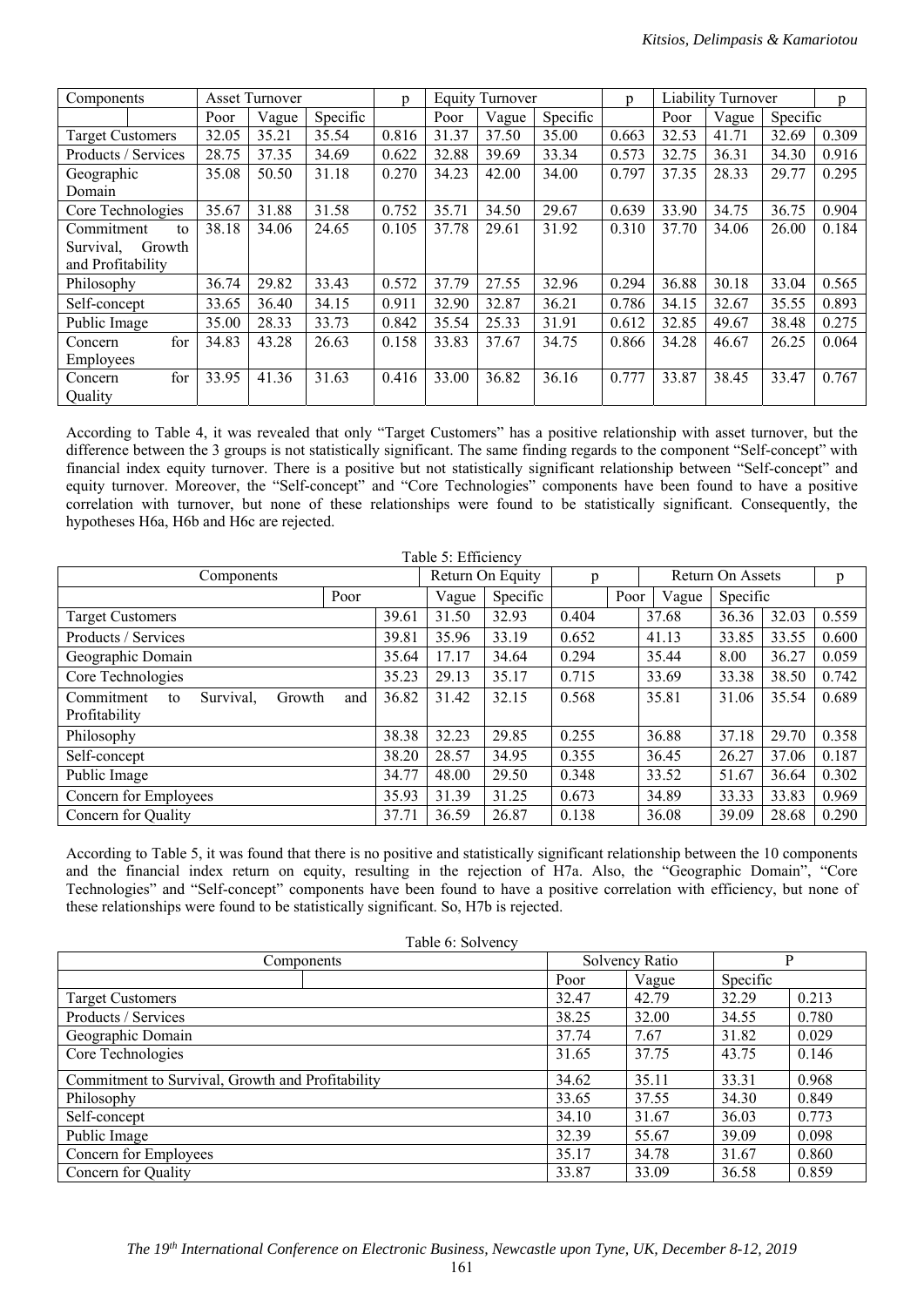According to Table 6, The "Core Technologies", "Self-concept" and "Concern for Quality" components have been found to have a positive correlation with solvency ratio, but none of these relationships were found to be statistically significant. Hence, the hypothesis H7 is rejected.

On the other hand, it was found that there is a statistically significant difference at the groups of component "Geographic Domain" with p = 0.029. Nevertheless, by performing the Mann-Whitney U test, between groups "poor" and "vague" and groups "poor" and "specific" the  $p = 0.015$  and  $p = 0.220$  respectively. Even though, the difference in performance between groups "poor" and "vague" is statistically significant, the difference in performance between groups "poor" and "specific" is not statistically significant due to  $p > 0.05$ . Thus, it seems that the negative relationship between "Geographic Domain" and solvency ratio is weak.

#### **CONCLUSION**

The mission statement is a crucial part of strategic plans and increase businesses' competitive advantage. However, it is still unknown what the appropriate content should be and how mission statements can be evaluated. The purpose of this paper was to evaluate the relationship between mission statement and financial performance in e-businesses. According to the literature, businesses that include the mission statement in their strategy perform more efficiently than businesses that operate without it (Amran, 2012; Rarick & Vitton, 1995). There were even researchers who managed to prove partially this relationship (Dermol, 2012). However, by performing the non-parametric method Mann-Whitney U test, contrary results were shown. Indeed, in one case, the mission statement had a negative and statistically significant correlation with the performance, in terms of the financial index net profit margin. Similar results have also been obtained from other researchers (David, 1989; Dharmadasa *et al*., 2012; Duygulu *et al*., 2016). Nonetheless, by performing the Kruskal-Wallis test, the only component found to have a positive and statistically significant correlation with business performance was "Core Technologies" with gross profit margin. All other relationships were found to be tenuous and statistically insignificant.

A limitation of this study stems from the fact that the sample was not adequate. Nevertheless, the results of an exploratory study will be summarized in an improved conceptual model for further research. Also, this survey is made for digital businesses. Future researchers could examine and compare these results with businesses that do not operate in e-commerce. Furthermore, in this study variables regarding financial performance were used instead managerial perceptions. Thus, future researchers could use managerial perceptions and compare their results with this paper. Finally, this study was done in Greece. Future researchers could repeat this survey in other countries in order to compare the results.

#### **REFERENCE**

- Amran, N. A. (2012). Mission statement and company performance: Evidence from Malaysia. *International journal of business and behavioral sciences, 2*(4), 98-107. doi: 10.3844/ajassp.2012.417.424
- Babnik, K., Breznik, K., Dermol, V., & Trunk Širca, N. (2014). The mission statement: organisational culture perspective. *Industrial Management & Data Systems, 114*(4), 612-627. doi: 10.1108/IMDS-10-2013-0455
- Bart, C. K. (1997). Industrial firms and the power of mission. *Industrial Marketing Management, 26*(4), 371-383. doi: 10.1016/S0019-8501(96)00146-0
- Bart, C. K. (1996). The impact of mission on firm innovativeness. *International Journal of Technology Management, 11*, 479- 493. doi: 10.1504/IJTM.1996.025446
- Bart Baetz, C. K. M. C. (1998). The relationship between mission statements and firm performance: An exploratory study. *Journal of management studies, 35*(6), 823-853. doi: 10.1111/1467-6486.00121
- Bart, C. K., Bontis, N., & Taggar, S. (2001). A model of the impact of mission statements on firm performance. *Management decision, 39*(1), 19-35. doi: 10.1108/EUM0000000005404
- Bartkus, B., Glassman, M., & McAFEE, B. R. U. C. E. (2006). Mission statement quality and financial performance. *European Management Journal, 24*(1), 86-94. doi: 10.1016/j.emj.2005.12.010.
- Braun, S., Wesche, J. S., Frey, D., Weisweiler, S., & Peus, C. (2012). Effectiveness of mission statements in organizations–A review. *Journal of Management & Organization, 18*(4), 430-444. doi: 10.5172/jmo.2012.18.4.430
- Craig, C., Ngondo, P. S., & Flynn, M. A. (2016). How firm is your digital handshake?: Mission statements and transparency. *Public Relations Review, 42*(4), 692-694. doi: 10.1016/j.pubrev.2016.05.002
- David, F. R. (1989). How companies define their mission. *Long range planning, 22*(1), 90-97. doi: 10.1016/0024- 6301(89)90055-1
- Delimpasis, T. & Kitsios, F. (2018). E-Business Strategy: Mission statement and performance of digital businesses. Proceedings of the 7th International Symposium and 29th National Conference on Operational Research (pp. 178-183). Chania, Greece, June 14-16
- Dermol, V. (2012). Relationship between mission statement and company performance. *Annals of the Alexandru Ioan Cuza University - Economics 59*(1), 325-341. doi: 10.2478/v10316-012-0022-9
- Desmidt, S., Prinzie, A., & Decramer, A. (2011). Looking for the value of mission statements: a meta-analysis of 20 years of research. *Management Decision, 49*(3), 468-483. doi: 10.1108/00251741111120806.
- Dharmadasa, P., Maduraapeurma, Y., & Herath, S. K. (2012). Mission statements and company financial performance revisited. *International Journal of Managerial and Financial Accounting, 4*(3), 314-324. doi: 10.1504/IJMFA.2012.047855.